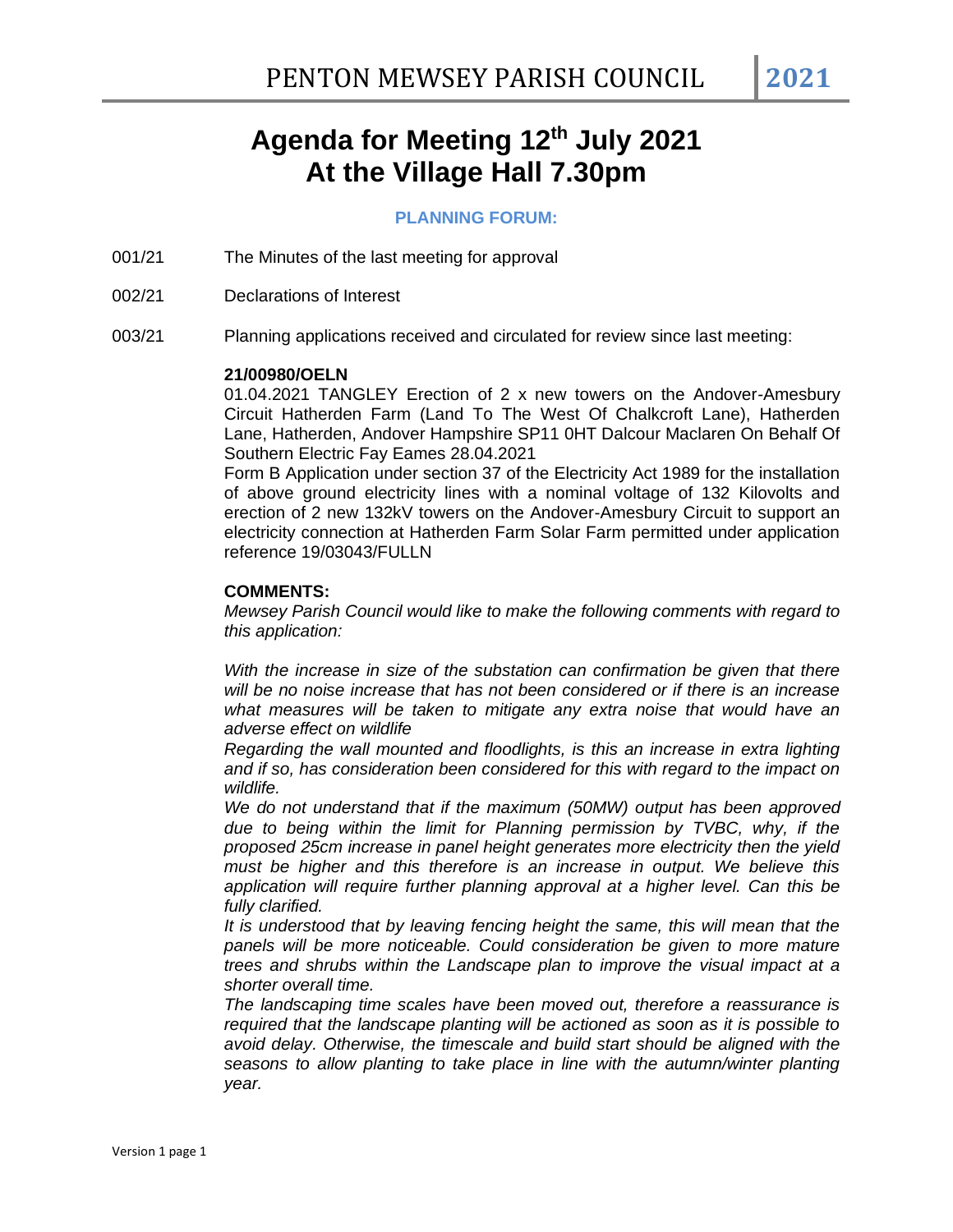#### **21/01265/FULLN** Land to The West of Chalkcroft Lane, Penton Mewsey, Andover

Private access track and substation compound in connection with Hatherden Farm Solar Farm

# **COMMENTS:**

*Penton Mewsey Parish Council would like to make the following comments with regard to this application:*

*This bridlepath is heavily used by horses and pedestrians at all times during the*  day and every single day. We would like some assurance that a speed restriction *on the access track by ALL vehicle movements will be controlled by management onsite as a safety procedure for the planned access crossing of the bridlepath.*

*We would expect damage to existing hedgerows or at the very least minimum disruption to the existing planting be made to ensure the existing wooded area adjacent on both sides of the bridlepath is preserved.*

**21/01637/FULLN** Park Cottage Newbury Hill Replacement double garage to include home office / studio and guest bedroom

#### **COMMENTS:**

*NO OBJECTION*

004/21 Planning applications to review at the meeting:

**21/01955/TREEN Penton Park, Chalkcroft Lane** G1 - Ash – Fell

# **21/01952/TPON Penton Park, Chalkcroft Lane,**

T1 - Western Red Cedar - Fell

005/21 Updates: 18/03172/CMAN Homestead Farm

19/03043/FULLN. Solar Farm

## **PARISH COUNCIL MEETING:**

- 056/21 Chairman's Remarks & Requests for Absences.
- 057/21 Minutes of the last meeting for approval
- 582/21 Declarations of Interest.

# **Items for discussion and/or consideration:**

059/21 Parliamentary Boundary Commission